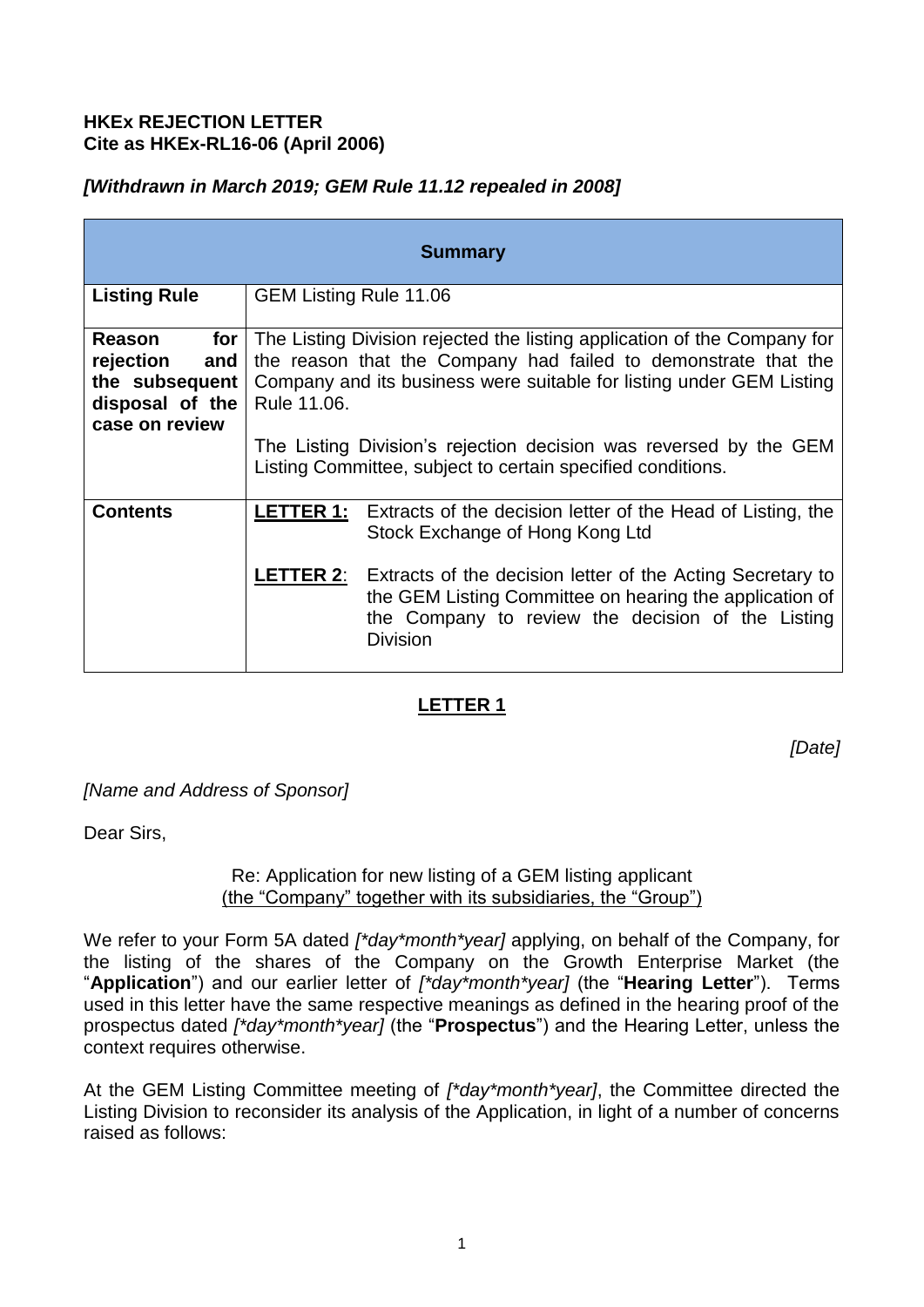- (1) The exclusion of *[certain specified form of production in the specified servicing industry, "Excluded Activities"]* from the Company's business;
- (2) The exclusion of *[Mr. X*'s *Excluded Activities]* from the management contract signed between *[Mr. X]* and the Company;
- (3) The heavy reliance of the Company on the success and contribution of one person, namely, *[Mr. X]*; and
- (4) The importance of past breaches of various statutory requirements by the Group.

These concerns constitute a framework established by the Committee for the Listing Division to review the Company's compliance with GEM Listing Rule 11.12 and the suitability of the Company for listing under GEM Listing Rule 11.06. Further to this guidance provided by the Committee and in light of the particular facts and circumstances of this case, the Listing Division has reached the following conclusions:

#### **I. GEM Listing Rule 11.12**

#### *Relevant Facts*

The Group is principally operating as a service provider for *[certain specified type of servicing]* industry in the *[\* Region]*. Its business activities comprise: (i) *[management of individuals who have entered into personal management contracts with the Company, pursuant to which the Company procures performance opportunities for them, "Contracted Individual Management"]*; (ii) *[specified type of production in the related servicing industry ("Operation 1")]*; and (iii) *[other specified type of production in the related servicing industry (Operation 2")]*. The Sponsor has represented that the Group's turnover which were generated from assignments with *[Mr. X]*'s participation were approximately *[80%]* and *[70%]* for *[first year and second year of the Track Record Period]* respectively *[("Year 1"and "Year 2")].*

The founder and controlling shareholder of the Group, *[Mr. X]*, has other personal businesses, including the *[Excluded Activities]*. For commercial reasons the *[Excluded Activities]* are excluded from the Group's business. The Group has represented that the *[Excluded Activities]* can be delineated from those of *[Operation 1] and [Operation 2]*, based on *[method of distribution]*, expertise and techniques required, and different costs of production.

The Group provides guidance to *[contracted individuals]* under its management on their career development in the *[specified type of servicing]* industry and procures performance opportunities for them. The Group currently has *[over 10 contracted individuals]* under its management, including *[Mr. X]*. The contract regarding *[Contracted Individual Management]* between *[Mr. X*] and the Group has specifically excluded *[Mr. X's Excluded Activities]* on a *[specified]* basis. The Group has represented that the reason for such exclusion is that *[Mr. X]* intends to further develop his *[non-local]* career within the *[Excluded Activities]*.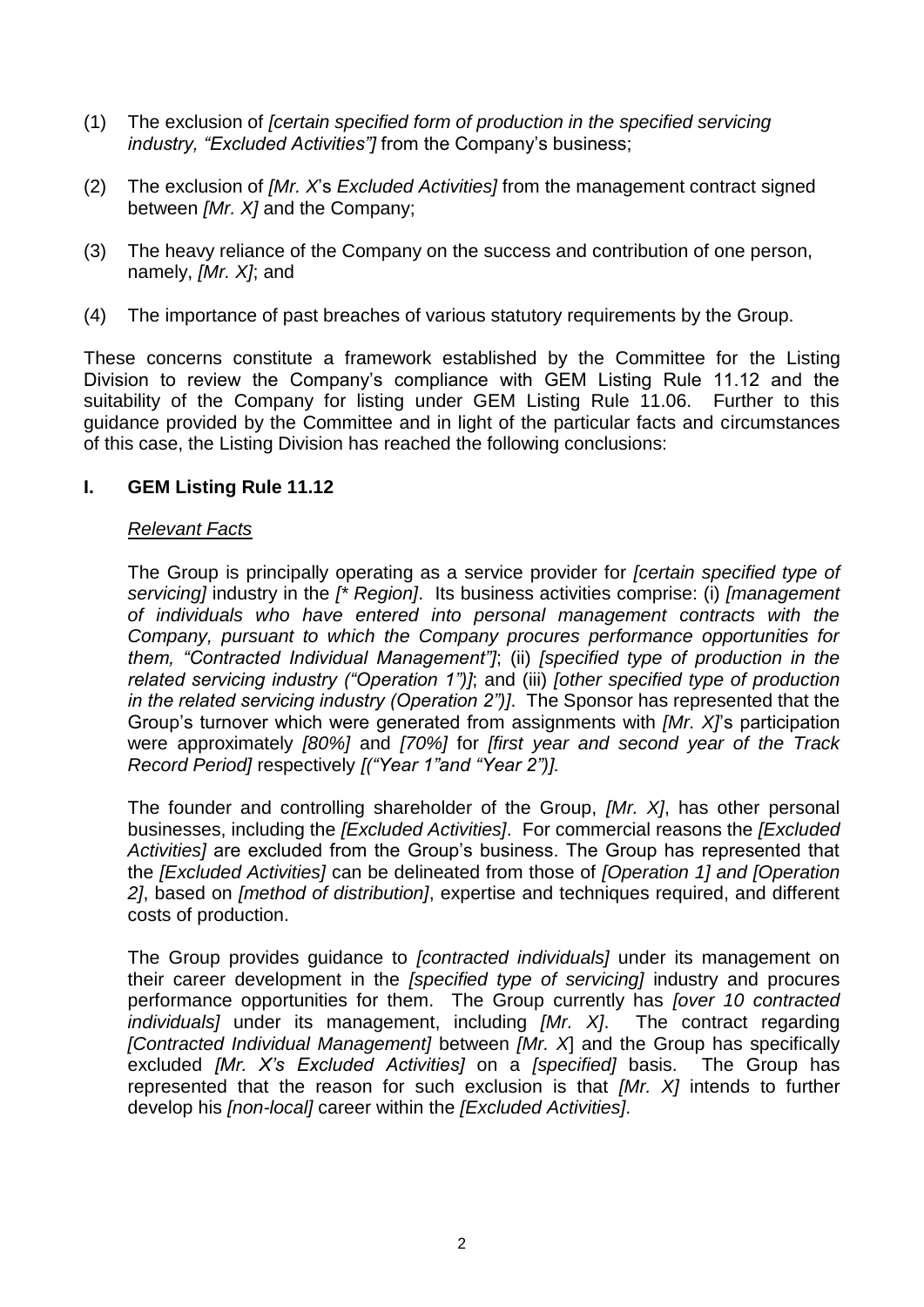#### *Issue*

Whether the exclusion from the Group of the *[Excluded Activities]* conducted by *[Mr. X]*, and the associated revenues from *[Contracted Individual Management]*, is permissible under the requirements of the GEM Listing Rules.

#### *The Rule*

GEM Listing Rule 11.12(1) states that:-

*"*……*a new applicant must demonstrate that…… it has, either by itself or through one or more of its subsidiaries, actively pursued one focused line of business……"*

Note 1 to the Rule states that:-

*"The requirement for a new applicant to demonstrate its active business pursuits is one specific to GEM.*"

Note 6 to the Rule states that:-

*"For a new applicant to be considered suitable for listing, it should be actively engaged in one focused line of business rather than two or more disparate businesses. The reason for this is that the Exchange expects an applicant's management to be devoting its attention towards advancing one core business rather than a variety of concerns which compete or may compete for their attention."*

#### *Our Analysis*

In considering whether a new applicant conducts one focused line of business, the Exchange applies the principle set out in Note 6 to GEM Listing Rule 11.12. When interpreting the GEM Listing Rules in this respect, the Exchange will normally consider a new applicant that is engaged in multiple business activities to be engaged in one focused line of business if there is a rational basis for the activities of the company to be conducted in one enterprise, and all the material business activities of the company have been conducted for the 24 months constituting the active business pursuit period.

Having further reviewed the facts of this case in light of the guidance provided by the Listing Committee, we are of the view that it is not reasonable to make a distinction between (i) *[Operation 1] and [Operation 2]* and (ii) *[Excluded Activities]* in a case where such production activities relate to the activities of one particular person. *[Certain specified forms of merchandise]* have become an important revenue source for both *[the business of the Company]* and the *[Excluded Activities]*. Given *[Mr. X's]*  heavy involvement in the *[Excluded Activities]*, his stated intention to develop this aspect of his career further, and the Group's reliance on *[Mr. X's]* personal success and contribution, conflicts of interest would remain an issue and would likely be difficult to control given the structure adopted by the Group. Given this background and the potential for conflicts of interest to arise in this case, in our view the Listing Rules should be interpreted to require the applicant and sponsor to present clear and convincing support for the proposition that the Group's structure is necessary in order to pursue its proposed line of business, and that adequate steps have been taken to limit the potential for conflicts of interest.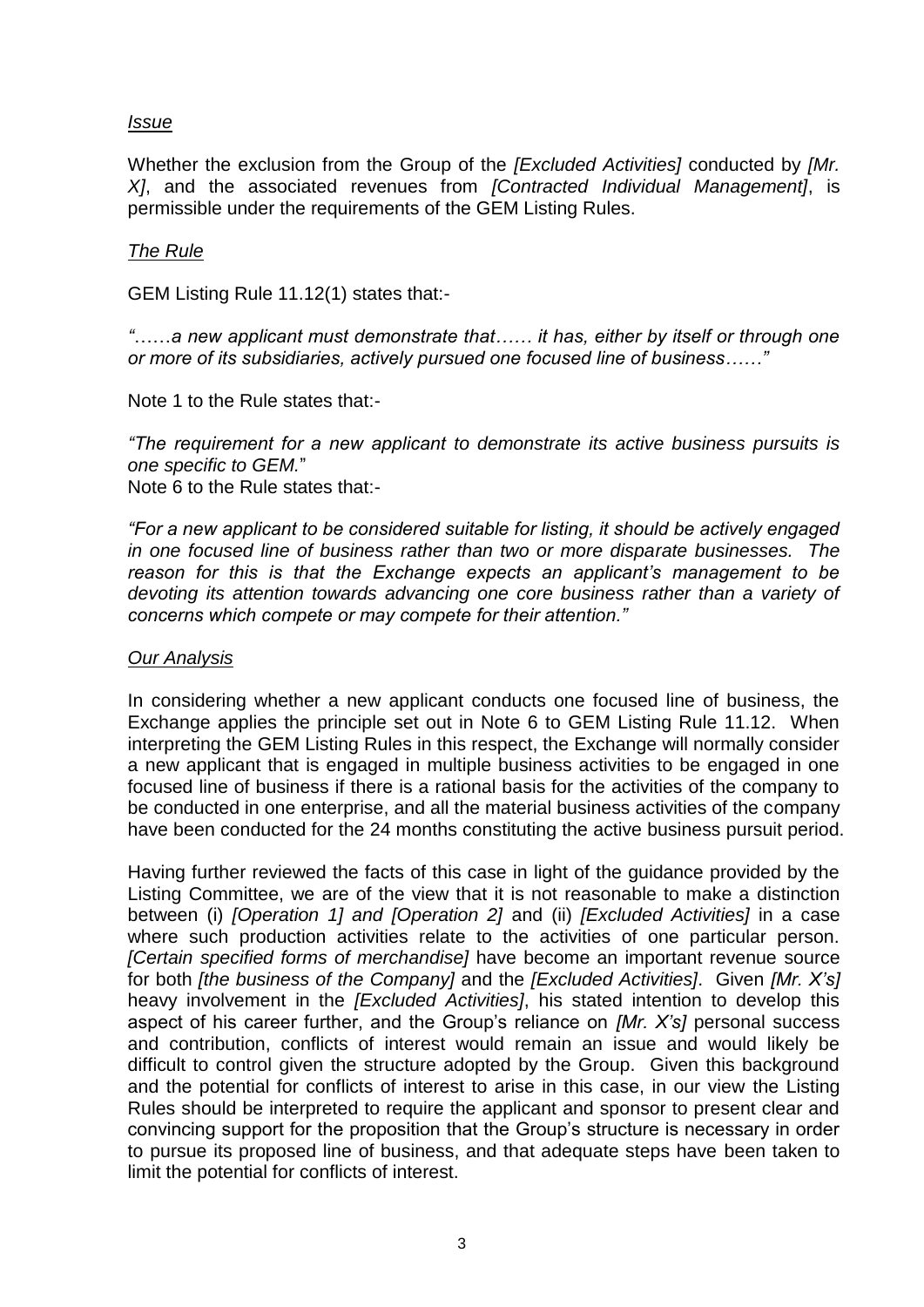#### Group Structure

Applying this standard, it is our conclusion that there is no convincing reason for the exclusion of *[Mr. X's Excluded Activities]* from his contract regarding *[Contracted Individual Management]* with the Group. Such exclusion is not found with the other contracts regarding *[Contracted Individual Management]* executed by the Group. Therefore, in our view the contract structure proposed for *[Mr. X's]*  contract is not a necessary element of the Group's proposed line of business.

### Potential Conflicts of Interest

Furthermore, it is our conclusion that the Group's current structure creates inherent conflicts of interest between *[Mr. X]* and the Group, and in our view no effective means to ensure a meaningful contribution by *[Mr. X]* to the Group in the future has been established. Since *[Mr. X]* will also control the management of the Group, any non-compete undertaking to be provided by *[Mr. X]* will be difficult for the Group to enforce effectively. Such conflicts of interest arising from separate business activities that compete or may compete for the attention of management are a specific concern identified in Note 6 to Rule 11.12.

#### *Our Conclusion*

Under the framework for review established by the Committee and in light of the facts and circumstances of the case, we are of the opinion that the Group has not satisfied the requirements of GEM Listing Rule 11.12.

### **II. GEM Listing Rule 11.06**

#### *Relevant Facts*

All facts relevant for our consideration of Rule 11.12 as discussed immediately above are also relevant for our consideration of Rule 11.06. Reference is made to such facts for purposes of our analysis, but they are not repeated here. Additional facts relevant for our analysis of Rule 11.06 are as follows:

Based on materials submitted, two former group companies had failed to comply with various Hong Kong statutory requirements. At the time of conducting the Group's business, each of the two group companies had failed to, within the prescribed time limits, (i) apply for business registration after commencement of business in Hong Kong; (ii) register itself as an overseas company with the Hong Kong Companies Registry after its establishment of a place of business in Hong Kong, (iii) notify the Commission of Inland Revenue of Hong Kong regarding employment of its employees who were chargeable to salaries tax, (iv) enroll its employees on a mandatory provident fund scheme and to make contributions for such employees to the scheme; and (v) take out employment compensation insurance policy in respect of its liability as an employer. One of the two group companies had also failed to notify the Commissioner of Inland Revenue of Hong Kong of its chargeable profits in respect of the *[two years prior to the Track Record Period]* within the time limits prescribed under the Inland Revenue Ordinance. In response to comments by the Exchange, the Sponsor has submitted that the business transfers from the two former group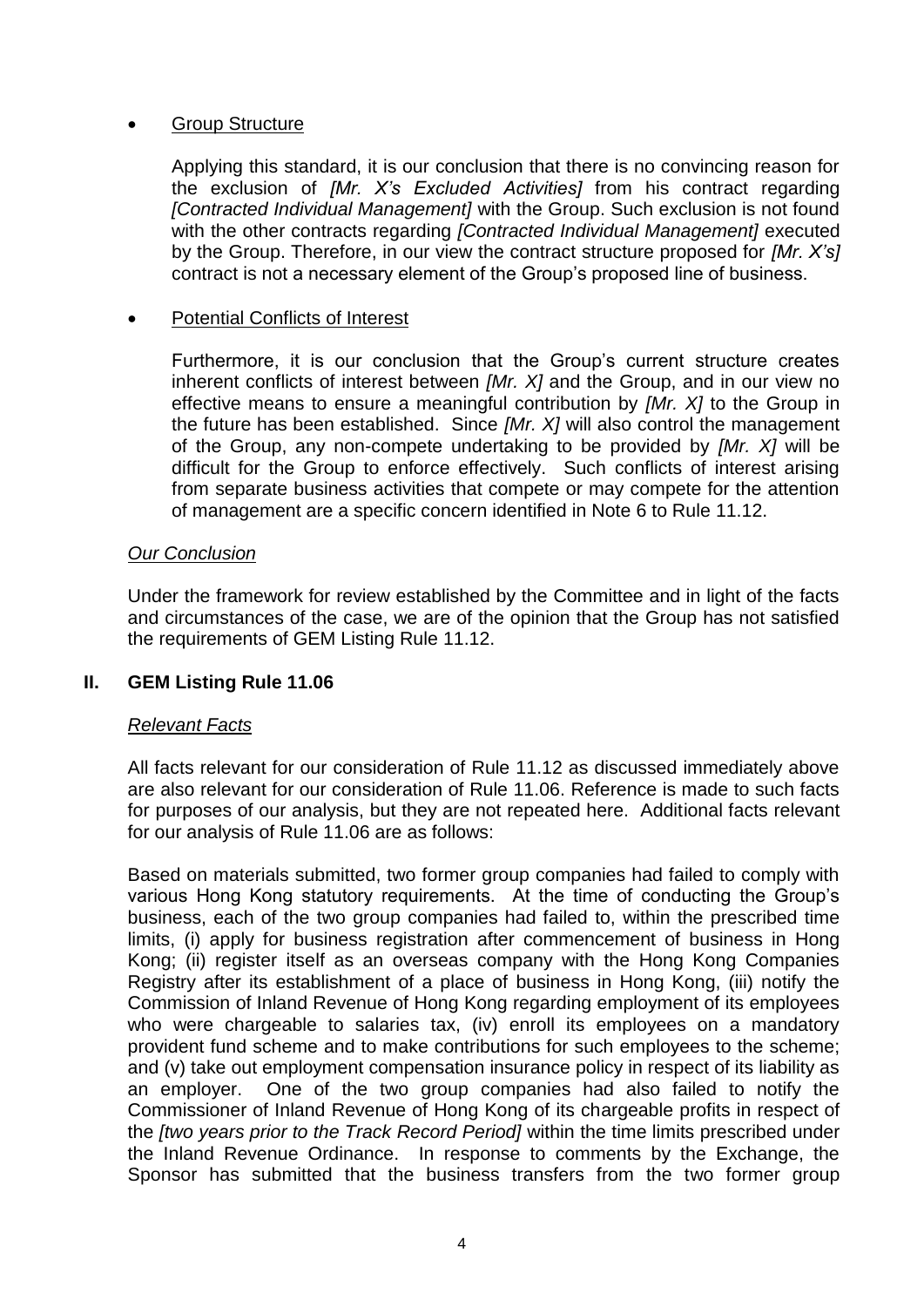companies to the Group had been effected in accordance with the Transfer of Business (Protection of Creditors) Ordinance and, on the basis of a counsel's opinion, the Group will not be exposed to any penalty that may be imposed on the two former group companies as a result of the latter's non-compliances. However, such instances of non-compliance could result in the former group companies being subject to monetary fines under the relevant Ordinances and each of the then officers (who include *[Mr. X]*) being subject to monetary fines and an imprisonment sentence of up to 84 months.

#### *Issue*

Whether, in light of the framework for review established by the Listing Committee in light of the facts and circumstances of this case, the Company and its business are suitable for listing.

#### *The Rule*

Rule 11.06 requires that the Company and its business must, in the opinion of the Exchange, be suitable for listing.

#### *Our Analysis*

The Group's sources of revenue are very limited and rely most significantly on (i) *[Mr. X]* as a *[contracted individual]* under the Group's management and (ii) *[Mr. X's]*  personal reputation and relationships in the industry. *[Mr. X]* will also be the chairman of the board of directors, a member of the Group's senior management team, and the dominant controlling shareholder of the Group. For these reasons, we consider that there is a substantial identity between the Group and the success and contribution of one person, *[Mr. X]*, during the active business pursuit period ("ABP period"). But for the existence and contribution of *[Mr. X]*, the Group would not have had any business of substance during the ABP period.

The persistent breaches of various statutory requirements by the former group companies have illustrated a clear disregard of laws and regulations by the Group's management. Whether or not the Group is insulated from legal liability for such past events, such actions remain relevant for purposes of the Listing Rules and may be relied upon by the Exchange in reaching its conclusions regarding suitability. The past actions of directors and management of the Group in conducting business activities substantially similar to those of the Group inform the Exchange's review of whether it would be reasonable to expect that the Directors would comply with applicable laws, regulations and the Listing Rules in the future. In addition, any custodial sentence imposed on *[Mr. X]* by the courts would be likely to have an extreme adverse impact on the Group, given its undue reliance on *[Mr. X]* as discussed immediately above.

Given the substantial identity between the Group and the success and contribution of one person, *[Mr. X]*, during the ABP period, in our view past actions by *[Mr. X]*  individually and the potential personal responsibility of *[Mr. X]* for such actions must necessarily inform the analysis of the Company's suitability for listing under Rule 11.06. Further, the nature of the statutory breaches on the record as having been conducted by former group companies are serious and, taken in aggregate, would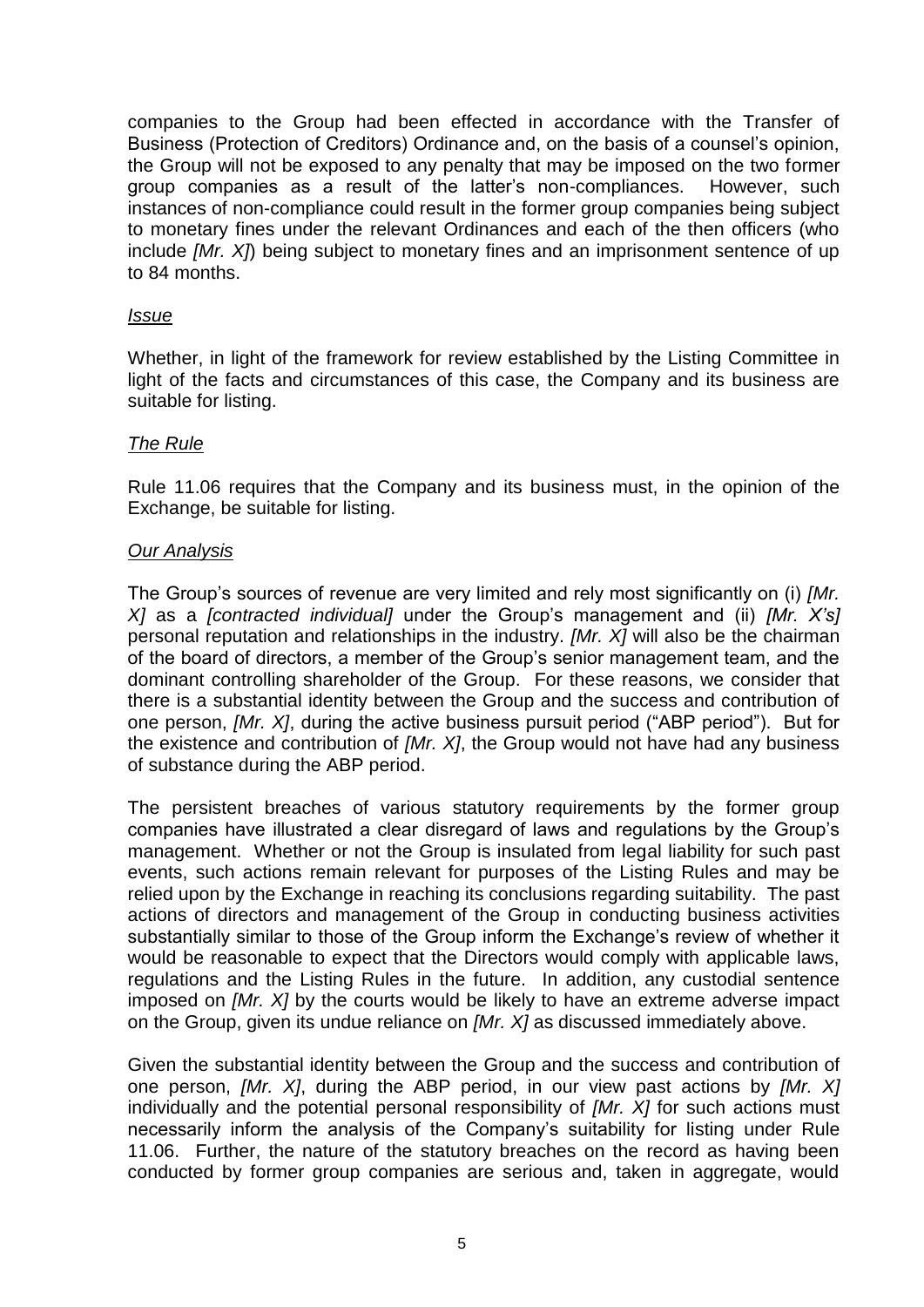constitute convincing grounds for finding a new applicant unsuitable for listing if they had been conducted by such company directly. In light of the repeated breaches of various statutory requirements by former group companies controlled by *[Mr. X]*, as well as the potential personal liability of *[Mr. X]* for such actions, in our view the Company should not be considered suitable for listing under Rule 11.06. The steps taken by the Company to insulate itself from legal liability are relevant to this analysis, but the Listing Division does not consider them to be adequate in light of the substantial identity between the Company and *[Mr. X]* in this case.

#### *Our Conclusion*

Under the framework *for* review established by the Committee and in light of the facts and circumstances of the case, we are of the opinion that the Group is not suitable for listing, pursuant to GEM Listing Rule 11.06.

Given our conclusions set forth above, we have decided to reject the Application. Pursuant to Chapter 4 of the GEM Listing Rules, the Company has the right to have this decision reviewed by the GEM Listing Committee.

*[Portion of Letter Purposely Omitted]* 

Yours faithfully, For and on behalf of The Stock Exchange of Hong Kong Limited

*[Signed]* 

Head of Listing

### **LETTER 2**

*[Date]*

*[Name and Address of Sponsor]* 

Dear Sirs,

#### Re: Review Hearing of the GEM Listing Committee (the "Review Hearing") regarding the Company Date of the Review Hearing: *[\* day\* month\* year]*

On *[\* day\* month\*year]*, the GEM Listing Committee of The Stock Exchange of Hong Kong Limited conducted a review hearing (the "Review Hearing") to consider an application from the Company for a review of the decision of the Listing Division to reject the listing application of the Company as set out in *[LETTER 1]* dated *[\* day\* month\* year]*, (the "Decision").

The Review Hearing was conducted before the GEM Listing Committee comprising *[names of members purposely omitted]* (the "Committee").